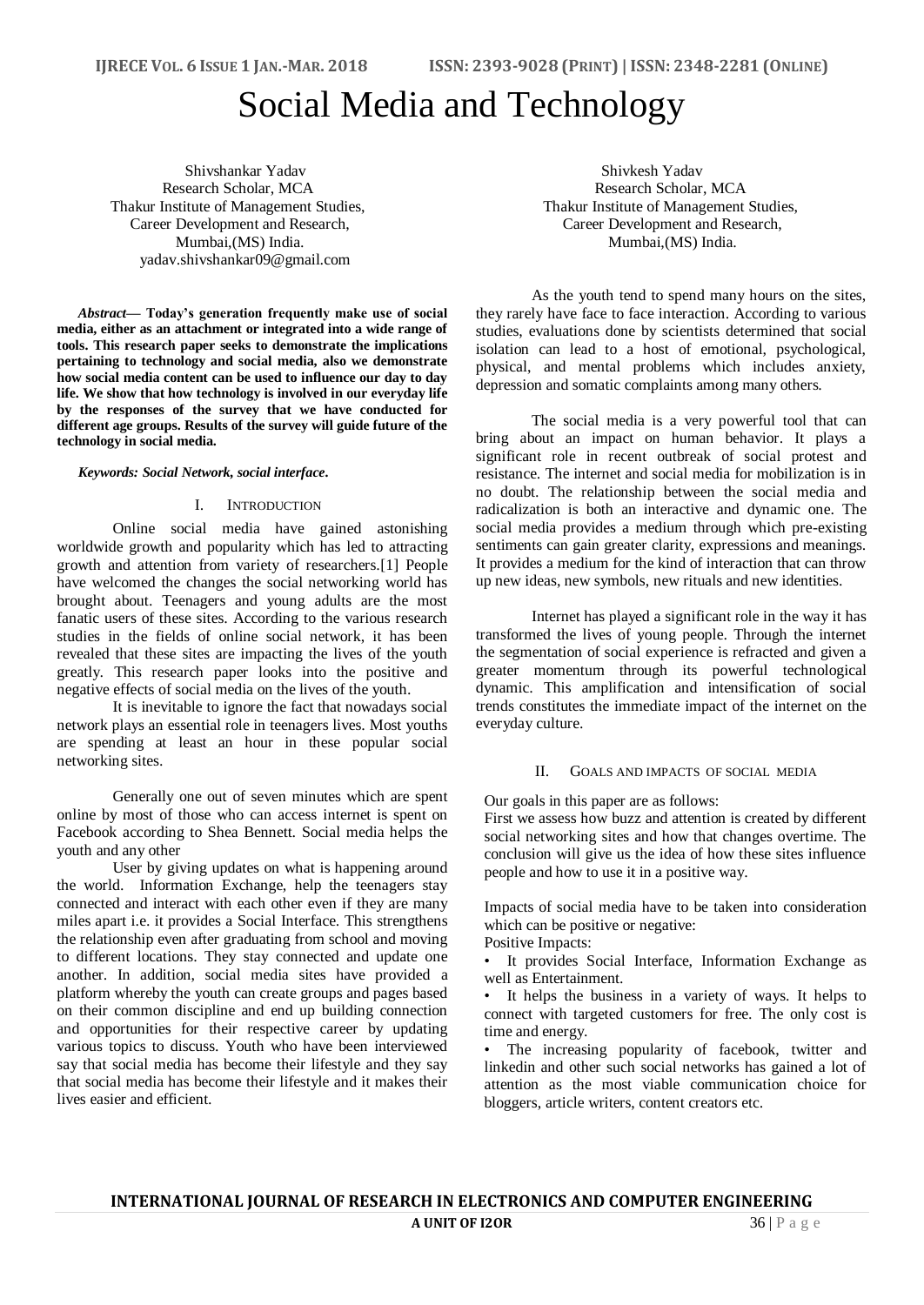**IJRECE VOL. 6 ISSUE 1 JAN.-MAR. 2018 [SSN: 2393-9028 (PRINT) | ISSN: 2348-2281 (ONLINE)** 

Negative Impacts:

Spending countless hours on social networking sites can divert the focus and attention from a particular task, since it leads to addiction.

• Cyberbullying - The anonymity afforded online can bring out dark impulses that might otherwise be suppressed.

• Privacy- because intimate details of our lives can be posted so easily, users are prone to bypass the filters they might normally employ by talking about their personal lives.

Social Media are computer-mediated technologies that allow individuals, companies, NGO's and other organization to view, create and share information, ideas, career and their interests. Hence it serves a platform of:

- 1. SOCIAL INTERFACE
- 2. INFORMATION EXCHANGE
- 3. ENTERTAINMENT

 Thus, these are the keywords in our research paper which consists of social media and the technology. A brief description of these keywords is as follows:

• SOCIAL INTERFACE

As practical concept of Social Interface design, Social Interface is seen in the studies of human-computer interaction. A social interface is a critical point of intersection between different lifeworlds, social organizations or levels of social organizations.

In other words, interfaces are the areas in which social friction can be experienced and where diffusion of new technology is leading to structural discontinuities, the interface is there will occur. Social Media serves as Social Interface.

• Information Exchange

Social media is a great platform for information exchange. There are many ways by which information exchange can be achieved which are as follows:

- Social Networking Sites(Facebook etc)
- Forums(for Online Discussion)
- Microblogs(Broadcast Medium)
- Social Bookmarking(centralized online service)
- Social Curation (collaborative sharing of web content)
- Wikis(web application to share, add, modify content)
- **Entertainment**

The global conversation that takes place around the events and the experiences people share based on what they watch teaches us about consumer preferences. Social Media is the connective tissue that enables consumers to multitask during their entertainment experiences by connecting with others and sharing their opinions.

Social Networking is in its own reality show made for the web. It is its own form of entertainment. Social networks are great for sharing information about the entertainment industry.

### III. RELATED WORK AND RESPONSE

In this portion paper, we advocate for future research on understanding how social media plays a role in Social Interface, Information Exchange and Entertainment.

Hence, a survey was taken which consisted of questions regarding how social media and the technology affects different age group of people.

Here are some of the questions and the responses of the survey taken:



Fig. 1.Effect of online networking on social life.

 According to the result, it can be concluded that online social networking does affect in-personal social interactions.



Fig. 2.Average Time Spent On Social Networking Sites.

According to the survey result, it can be concluded that the average time spent on online social networking sites is quite considerable signifying the engagement of people's activity.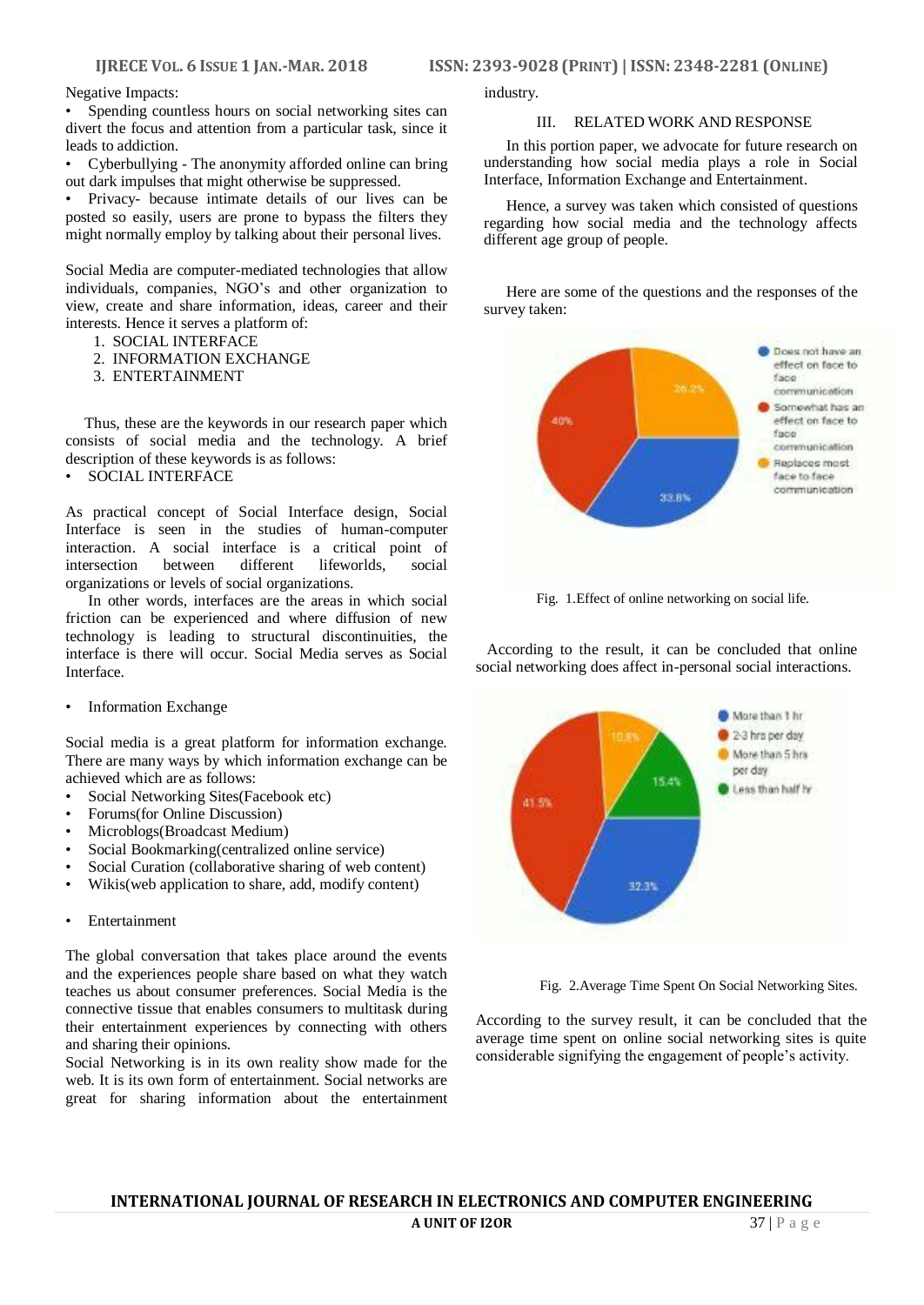

Fig. 3.Importance of online social networking.

According to the survey result, it can be concluded that online social networking does play a great role in everyday life.



Fig. 4.Most used social networking site.

According to the survey result, Facebook is the most used social networking site. Weighing the scales, where we put advantanges and disadvantages of any site, it can be concluded that, if these sites are used in the right proportions, and with proper care, it can be a powerful tool for networking as well as marketing.

# IJRECE VOL. 6 ISSUE 1 JAN.-MAR. 2018 ISSN: 2393-9028 (PRINT) | ISSN: 2348-2281 (ONLINE)



Fig. 5.Reasons behind the attraction of these sites.

According to the survey result, there are many reasons including connecting with friends, business, jobs, games, communities, chat, being user friendly etc.

Fig. 6.Purpose of using online social networking.

According to the survey result, the major purpose is to keep in contact with people.

However, there are many other reasons as well, majorly, as it serves as Social Interface, It provides a platform for Information Exchange also it is a great source of Entertainment.